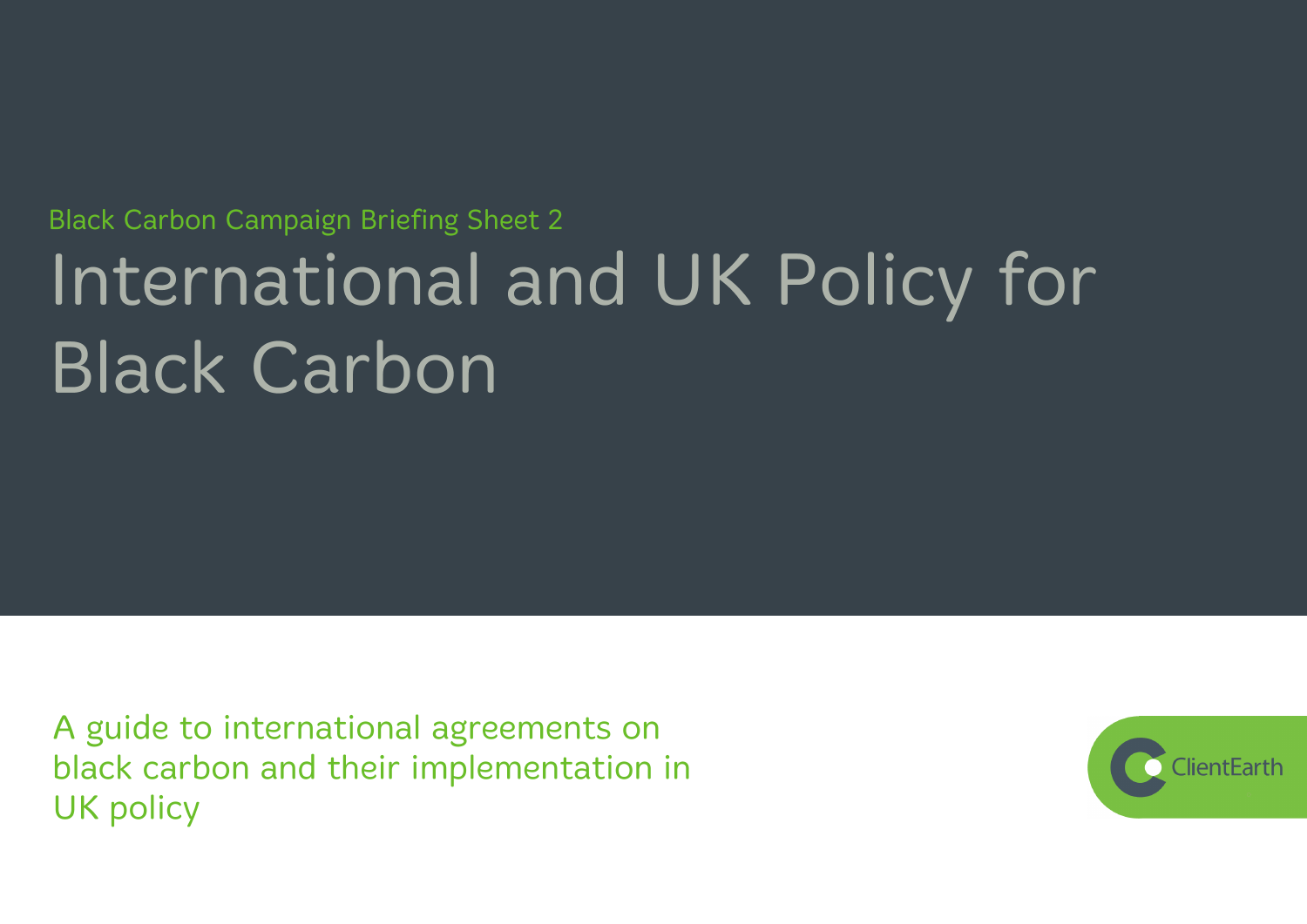### **Why Do We Need International Agreements for Black Carbon?**

The climate and Health impacts of black carbon and other short lived climate forcers are not confined to the country that produced them. Black carbon can be carried for long distances by the winds, and emissions from one country can affect whole regions or even hemispheres of the globe. For this reason national action alone is not enough - international agreements are needed to control emissions.

#### **What International Agreements Control Black Carbon Emissions?**

The pre-eminent international agreement for control of air pollutants is the 1999 Gothenburg Protocol to the Convention on Long-Range Transboundary Air Pollution. This agreement sets 'ceilings' (maximum quantities in tonnes) that each signatory has to meet by a target date. In May 2012 new ceilings were agreed to be met by 2020. Under the new agreement EU member states will need to reduce sulphur dioxide emissions by 59%, nitrogen oxides by 42%, ammonia by 6%, volatile organic compounds by 28% and particles by 22%.

There are no ceilings specifically for black carbon, however , as a large proportion of particulate matter is black carbon, action to reduce particle emissions will reduce black carbon. The text of the agreement also encourages signatories to prioritise particle emissions from sources that produce large amounts of black carbon, such as older diesel vehicles and equipment. Cutting emissions of nitrogen oxides and volatile organic compounds will also help drive down concentrations of ground level ozone, the other main short lived climate forcer.

#### **Map showing signatories (green) to the Convention on Long Range Transboundary Air Pollution**

Source—Wikipedia



The Black Carbon Campaign believes that the new targets are insufficiently ambitious considering the urgent need to make radical cuts in black carbon emissions. The targets have set below anticipated emissions in 2020 under a 'business as usual' scenario, i.e. current policies should deliver emissions cuts greater than the new targets. There is therefore little pressure on national governments to put in place new policies that cut emissions faster.

In the UK targets for air pollutant emissions, like most environmental legislation, come from the European Union. The two most important pieces of European legislation are the National Emissions Ceilings Directive and the Air Quality Directive. The former sets targets for the total quantity of several pollutants that a country can emit, with targets closely linked to the Gothenburg Protocol, whilst the latter sets targets for the concentration of several pollutants in the air we breathe.

In 2013 the European Commission intends to revise all EU air quality legislation. The National Emissions Ceilings Directive is expected to be revised to incorporate the new Gothenburg Protocol targets, whilst the Air Quality Directive will also be revised to set new limits for common air pollutants in the air we breathe.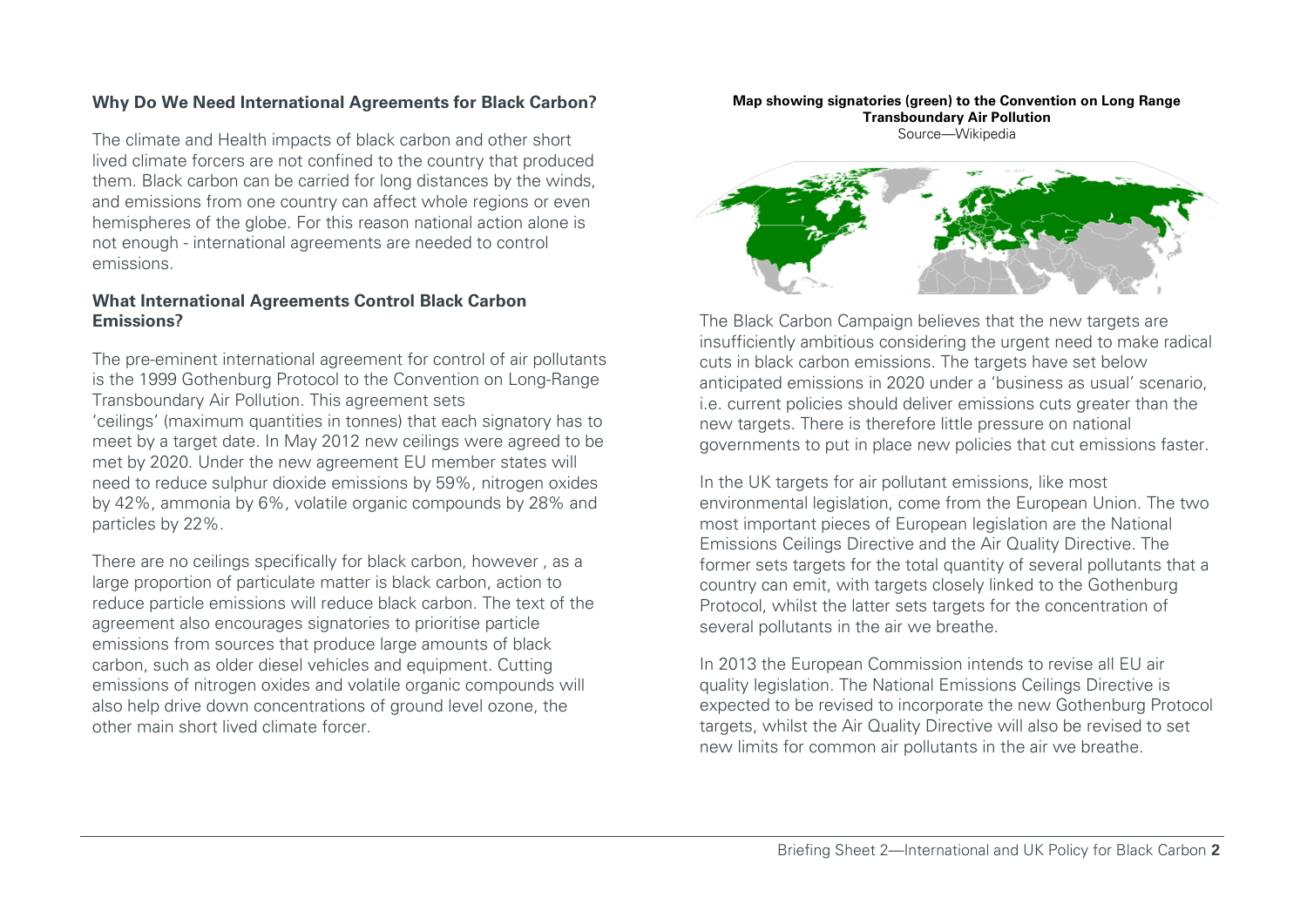Whilst this process is an opportunity to introduce new, demanding targets for air emissions it is also an opportunity for countries who wish to weaken existing agreements. Unfortunately this group may include the UK Government. The UK has often pushed for weaker international air pollution agreements, in stark contrast to the UK's stance in negotiations on climate forcers such as CO<sub>2</sub> where we are seen as a key force for demanding new international targets.

In addition to these binding international initiatives there are other, voluntary initiatives on black carbon. In early 2012 US Secretary of State Hillary Clinton announced the launch of the Climate and Clean Air Coalition, a new initiative focusing on reducing emissions of black carbon, hydrofluorocarbons (HFCs), and methane. Initial members of the coalition are Bangladesh, Canada, Ghana, Mexico, Sweden, and the USA, together with the UN Environment Programme. The Arctic Council of Nations (where the UK has observer status) is also investigating the issue of black carbon, and may implement some emission reduction projects.

#### **What are the UK's Policies for Black Carbon?**

The UK Government does not have specific policies to address black carbon and other short lived climate forcers. Black carbon is, however, indirectly addressed through the UK's policies on air quality, which aim to reduce emissions in order to protect public health and vulnerable eco-systems. These policies are contained in the UK Air Quality Strategy, which was last updated in 2007.

Climate change and air quality are the responsibility of different Government departments – the Department of Energy and Climate Change (DECC) and the Department for Environment, Food and Rural Affairs (DEFRA). DECC are currently focused exclusively on long lived climate forcers such as CO2.

The Government's advisory body for Climate Change - the Committee on Climate Change – does not currently cover black carbon. Extending their remit to cover black carbon and other short lived climate forcers would need amendments to the Committee's Terms of Reference.

There are only weak links between UK policies around air quality and climate change. Climate policies are generally expected to reduce emissions of black carbon and other short lived climate forcers through support for non-combustion electricity generation and the electrification of transport. However, there are also areas where low carbon policies are increasing black carbon emissions. Examples of these include:

- Reduced taxation on vehicles with lower CO<sub>2</sub> emissions. which encourages diesel vehicles. Older diesel vehicles are often unfiltered and have high black carbon emissions.
- Support for biomass combustion through the Renewable Heat Incentive. Whilst this policy will reduce CO<sub>2</sub> emissions, biomass has higher black carbon emissions than traditional fuels such as natural gas.

The Black Carbon Campaign believes that the UK Government needs to take a proactive, integrated approach to air quality and climate change. A unified strategy should be developed around targets to reduce both long and short lived climate forcers. Policies should prioritise actions that reduce both sets of emissions and, if there is a potential trade off involved, the costs and benefits of potential actions for both sets of emissions should be thoroughly investigated.

The UK Government must also take a more positive role in international negotiations, particularly the 2013 revision of EU legislation. The UK's current international position of resisting demanding targets for air pollutants and short lived climate forcers whilst championing big cuts in CO<sub>2</sub> emissions is illogical and demonstrates narrow thinking around climate change.